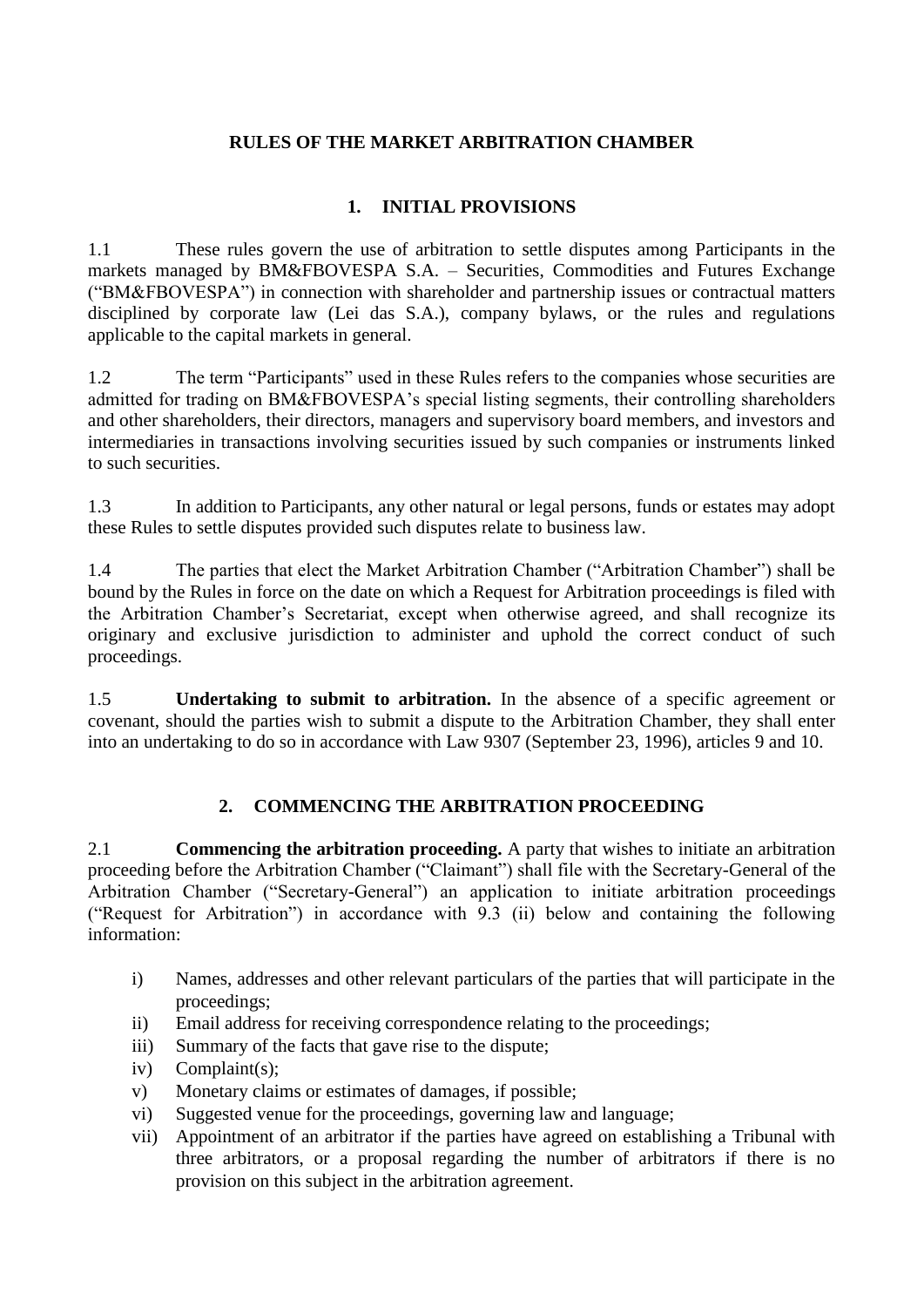2.1.1 The Claimant shall attach to the Request for Arbitration a copy of the document containing the arbitration agreement and of a receipt proving that initial fees have been paid in accordance with the applicable Schedule of Filing & Arbitrator Fees.

2.1.2 Having received the Request for Arbitration, the Secretary-General shall verify that items 2.1 and 2.1.1 above are complete. If any item should be missing, he shall require the Claimant to supply the missing item within five (5) days. Failure to do so shall entail dismissal of the application, without prejudice to future applications for the initiation of arbitration proceedings.

2.1.3 The Secretary-General shall send the party against which the complaint is made ("Respondent") a copy of the Request for Arbitration, directing it to submit an answer to the Application ("Answer") within fifteen (15) days, in accordance with 9.3 (ii) below and containing the following information:

- i) A preliminary answer to the Claimant's account of the facts;
- ii) Objections to the establishment of arbitration proceedings, if any;
- iii) An answer to the Claimant's position on the number of arbitrators or appointment of an arbitrator if the parties have agreed on establishing a Tribunal with three arbitrators;
- iv) Any observations regarding the venue, governing law and language for the proceedings
- v) A postal address and email address for correspondence relating to the proceedings;
- vi) Details of any counterclaims, with the monetary amounts involved or estimates thereof, if possible.

2.2 **No answer.** The lack of an answer from a Respondent who has been regularly notified of a Request for Arbitration shall not prevent the proceedings from taking place normally. However, no arbitral award may be made solely in absentia.

2.3 **Objection to establishment of arbitration proceedings.** If the Answer to the Application contains objections to the existence, validity or scope of the arbitration covenant, the Secretary-General shall notify the Claimant to respond to the objections and submit them to the President of the Arbitration Chamber, who shall proceed to a prima facie assessment of the arbitration covenant. If the President concludes that arbitration is appropriate, he shall determine the establishment of proceedings without prejudice to a later review of such appropriateness by the Tribunal. If he accepts the objections, he shall dismiss the proceedings.

## **3. APPOINTMENT OF THE ARBITRATION TRIBUNAL**

3.1 **Appointment of the Arbitration Tribunal.** Arbitration proceedings governed by these Rules may be conducted by a sole arbitrator ("Sole Arbitrator") or by three arbitrators ("Arbitration Tribunal"). References to the Arbitration Tribunal in these Rules also apply to a Sole Arbitrator, and the proceedings for both shall be identical.

3.2. Should the parties opt for a Sole Arbitrator, they shall appoint one by mutual agreement within ten (10) days of receiving notice from the Arbitration Chamber for this purpose. Should they fail to reach agreement on a Sole Arbitrator, the President of the Arbitration Chamber shall appoint one.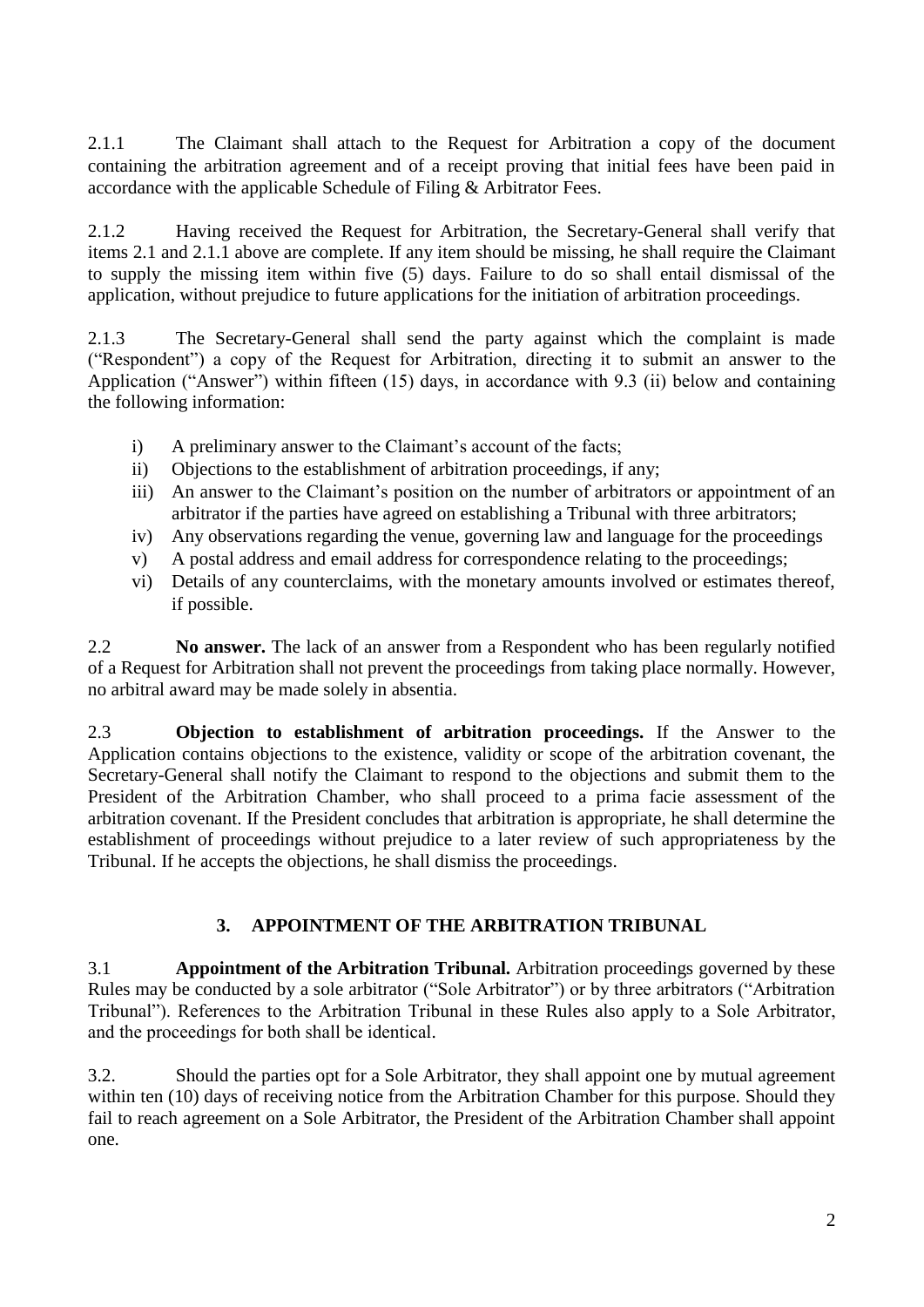3.2.1 The Sole Arbitrator, who shall be a fully qualified lawyer, shall be chosen from among the permanent members of the Arbitration Chamber.

3.3. Should the arbitration covenant require an Arbitration Tribunal comprising three arbitrators, each party shall name one arbitrator in the Request for Arbitration and in the Answer. If either party should fail to do so at this time or when called upon to do so by the Secretary-General, the President of the Arbitration Chamber shall appoint one in its place.

3.3.1 If the arbitration covenant does not specify the number of arbitrators in the Arbitration Tribunal but the parties decide that it shall comprise three members, each party shall appoint one arbitrator within ten (10) days to run concurrently from the date on which the Secretary-General serves notice requiring them to do so.

3.4 The arbitrators appointed by the parties shall appoint a third arbitrator within ten (10) days of receiving a notice to do so from the Arbitration Chamber. The third arbitrator shall chair the Tribunal.

3.4.1 The third arbitrator shall be a fully qualified lawyer and shall be chosen from among the permanent members of the Arbitration Chamber. Should the arbitrators fail to agree on the appointment of a third arbitrator, the President of the Arbitration Chamber shall appoint one.

3.5 Should there be no agreement between the parties on the number of arbitrators, the President of the Arbitration Chamber shall decide whether the arbitration proceedings will be conducted by one or three arbitrators, taking into consideration the complexity of the case and the amount of the claim, and accordingly shall instruct the Secretary-General to summons them to name one or three arbitrators for the Tribunal.

3.6 If there is more than one Claimant or Respondent, they shall appoint an arbitrator jointly based on their common interests and in accordance with the provisions of these Rules. If the parties fail to reach a consensus, the President of the Arbitration Chamber shall appoint all the arbitrators.

3.7 The arbitrators appointed by the parties shall preferably be permanent members of the Arbitration Chamber. Any appointees who are not such members must be confirmed by the President of the Arbitration Chamber and by one of its Vice Presidents.

3.8 If the parties so wish, the President and Vice Presidents of the Arbitration Chamber may act as arbitrators, in which case they shall not perform the duties normally attributed to them under these Rules.

3.9 Should any arbitrator be impeded, resign or die during the proceedings, a new arbitrator shall be appointed in accordance with the procedure adopted previously.

3.10 Arbitrators shall be impartial and independent of the parties involved in the proceedings. On accepting the appointment, they shall sign a Statement of Independence disclosing any facts or circumstances that might prevent them from serving as arbitrators in the proceedings.

3.10.1 Should any fact that might prevent an arbitrator from continuing to participate come to light during the proceedings, the arbitrator concerned shall immediately advise the Secretariat of the Arbitration Chamber.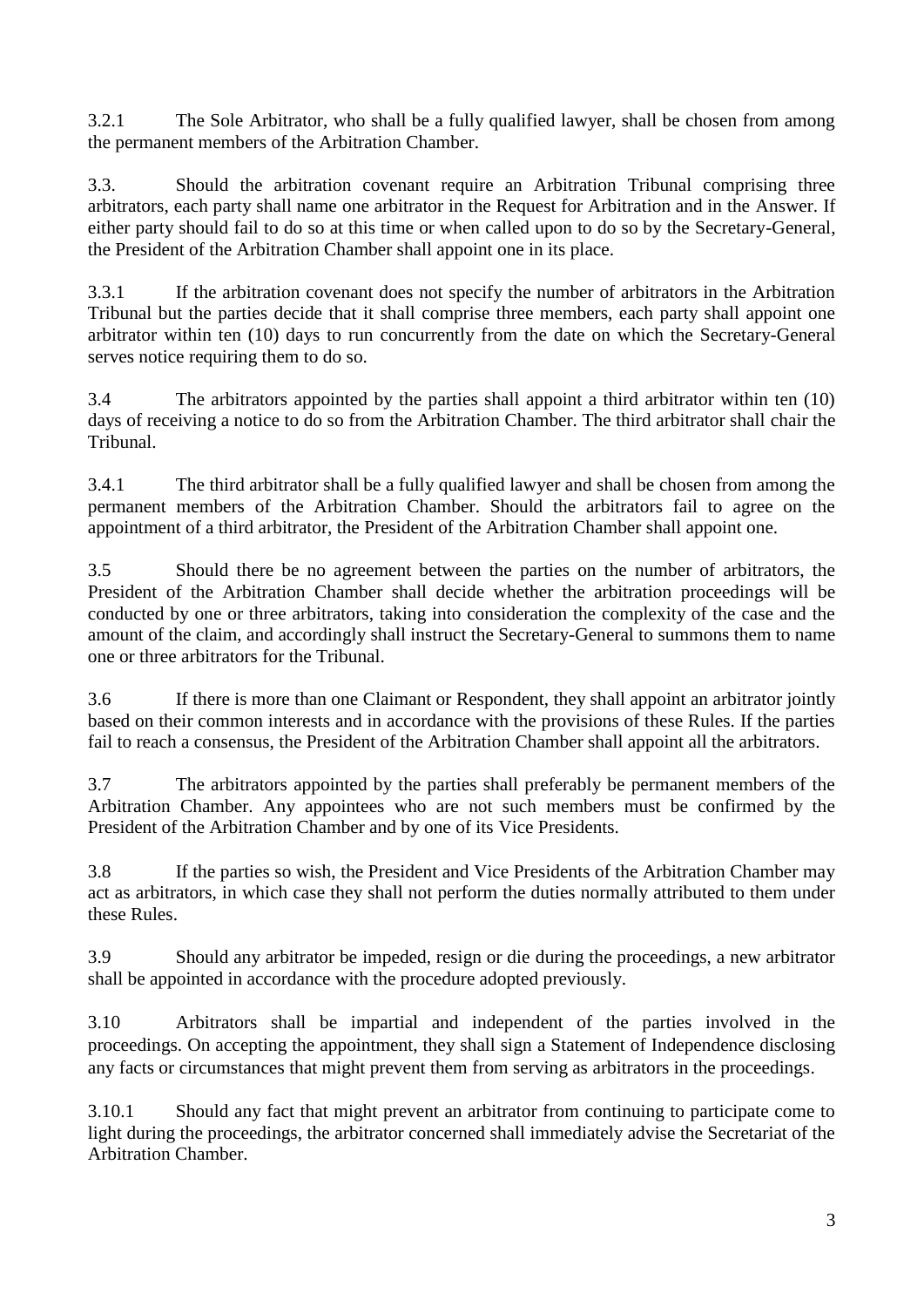3.10.2 Should an arbitrator recuse himself on being appointed, he shall inform the Arbitration Chamber's Secretariat within five (5) days. The party concerned shall appoint another arbitrator within five (5) days of such recusal. If the party concerned fails to appoint another arbitrator, the President of the Arbitration Chamber shall do so.

3.11 The parties may challenge the arbitrators appointed within ten (10) days of receiving copies of the respective Statements of Independence, in which case they shall explain their grounds for doing so and submit any relevant evidence or, if their objections relate to events occurring after signature of the respective Statements of Independence, not more than five (5) days after becoming aware of such events. The arbitrators thus challenged, other members of the Tribunal and other parties shall receive copies of such challenges and may express their views on them within five (5) days of receiving notice.

3.12 Decisions on challenges shall be made by the President of the Arbitration Chamber, in consultation with the Vice Presidents, who may refrain from disclosing the grounds for such decisions to the parties or to the arbitrators concerned. Decisions on challenges shall be nonappealable.

3.13 When a challenge to any arbitrator is accepted, that arbitrator shall be immediately replaced and the acts performed hitherto may be reviewed at the discretion of the new arbitrator.

3.14 When a challenge is not accepted, the challenged arbitrator may at his sole discretion recuse himself, in which case the party who appointed him shall be summonsed to appoint a substitute within five (5) days.

## **4. ARBITRATION PROCEEDINGS**

4.1 **Terms of Reference.** Once final appointment of the arbitrators has been agreed, the Arbitration Tribunal, working jointly with the parties, shall draw up the Terms of Reference, which shall cover the following points:

- i) Name, description and other relevant particulars of each of the parties and arbitrators, indicating which of the latter shall chair the Tribunal;
- ii) A summary of the parties' respective claims, and of the relief sought by each party, drafted in distinct sections according to each party's understanding of the matters at issue;
- iii) The estimated amounts claimed and counterclaimed;
- iv) The rules applicable to the proceedings;
- v) Whether the arbitrators are to rely on the rules of law in settling the dispute or to decide by equity, where possible;
- vi) The venue for the proceedings and for announcement of the arbitral award;
- vii) An estimate of the Arbitration Tribunal's fees or honoraria;
- viii) The language in which the proceedings shall be conducted;
- ix) Responsibility for payment of experts', arbitrators' and attorneys' fees, and for other administrative costs;
- x) A time limit for delivery of the award.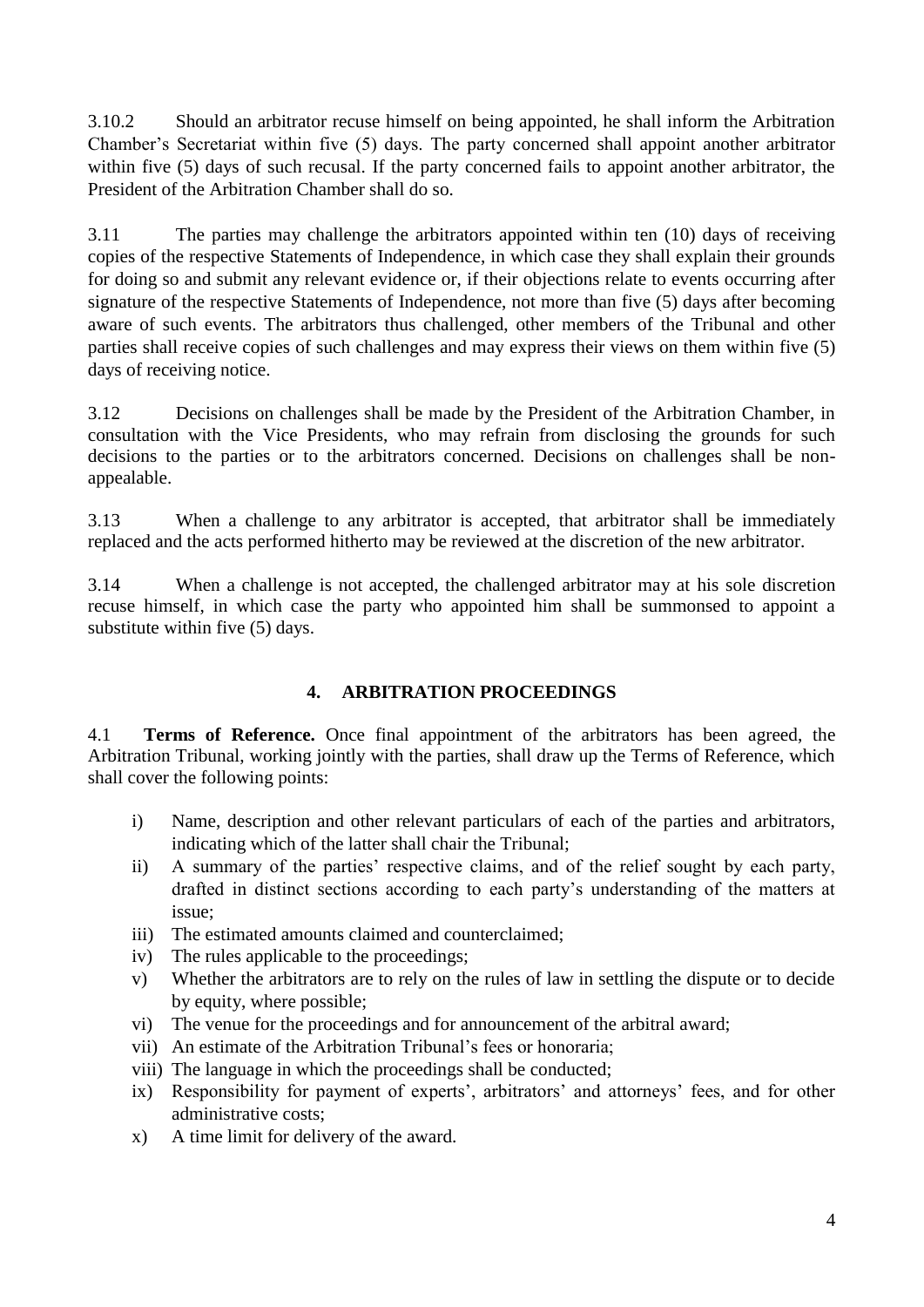4.2 The parties shall be summonsed to appear before the Arbitration Chamber for a preliminary hearing, where they and the arbitrators shall sign the Terms of Reference.

4.2.1 Failure by any of the parties to sign the Terms of Reference shall not impair normal continuity of the proceedings.

4.3 **Conciliation.** At the preliminary hearing the Arbitration Tribunal shall seek a settlement of the dispute by direct conciliation between the parties.

4.3.1 Any agreement reached by conciliation shall be reduced to writing.

4.4 **Rules governing the proceedings.** Once the Terms of Reference have been signed, the Arbitration Tribunal and the parties shall jointly establish the rules for the proceedings and a provisional timetable for their conduct.

4.5 **New claims.** Once the Terms of Reference have been signed, the parties may not submit new claims not covered by the Terms of Reference unless they are authorized to do so by the Arbitration Tribunal, after hearing the other party. In making this decision, the Tribunal shall consider the nature of such claims, the current status of the proceedings and any other relevant circumstances.

4.6. **Evidence.** All evidence shall be produced before the Arbitration Tribunal, which shall decide what evidence is useful and necessary to settle the dispute and establish the procedures and order for the production of evidence.

4.7 If it is agreed that witnesses may be heard, the parties shall be directed to submit a list of witnesses with all the personal particulars and an indication of the matters to which the testimony of each witness shall refer. The parties shall state whether they will be responsible for bringing the witnesses to the hearing or whether they wish summonses to be served by the Arbitration Tribunal's **Secretariat** 

4.8 **Closing arguments.** Once all the evidence has been heard, the Arbitration Tribunal shall allow the parties time to present their closing arguments.

# **5. URGENT INTERIM OR CONSERVATORY MEASURES**

5.1 **Urgent Interim or Conservatory Measures before the Arbitration Tribunal has been constituted.** If before the Arbitration Tribunal has been constituted a party deems urgent interim or conservatory measures necessary to prevent imminent harm or irreparable injury, the party shall submit a motion to this effect to the President of the Arbitration Chamber, who shall appoint a permanent member of the Arbitration Chamber to act as emergency arbitrator. The role of the emergency arbitrator is to take a decision regarding the motion for urgent interim or conservatory measures, which if granted shall remain in force until the Arbitration Tribunal decides upon the merits ("Emergency Arbitrator"). The Emergency Arbitrator shall be appointed in accordance with Law 9307 (September 23, 1996), article 13, paragraph 6.

5.1.1 The Emergency Arbitrator shall decide on the motion for urgent interim or conservatory measures after hearing the opposing party, who shall be summonsed to contest the motion within forty-eight (48) hours. Urgent interim or conservatory measures may be granted without hearing the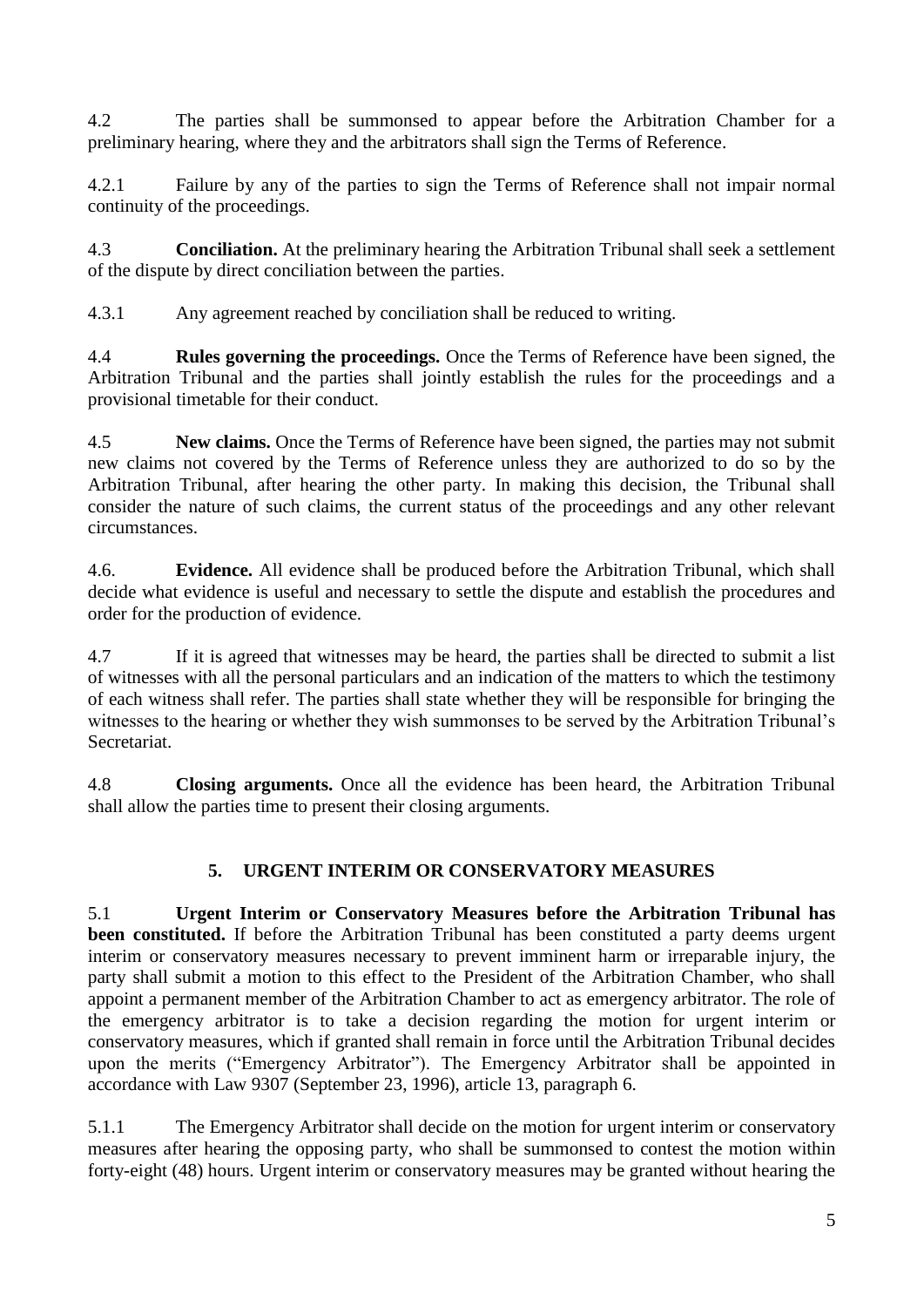opposing party if this is indispensable on grounds of efficacy, in which case the arbitrator shall have the party concerned notified of this decision immediately.

5.1.2 The Emergency Arbitrator shall be paid a specific fee established by the President of the Arbitration Chamber in accordance with the Schedule of Filing & Arbitrator Fees and settled in advance by the party that moves for urgent interim or conservatory measures. The Emergency Arbitrator shall not participate in the Arbitration Tribunal that issues the final award or in any other that involves a related dispute.

5.1.3 The Emergency Arbitrator can only be appointed in case the arbitration clause contains specific provision authorizing his participation. Otherwise, the party shall apply to a court of law for urgent interim or conservatory measures to prevent irreparable injury or threatened wrong. Such application shall not be deemed renunciation of arbitration.

5.1.4 Any decision taken by an Emergency Arbitrator or court of law may be upheld or modified by the Arbitration Tribunal when constituted.

5.2 **Urgent interim or conservatory measures after the Arbitration Tribunal has been constituted.** After the Arbitration Tribunal is constituted and before an award is made, the parties may at any time submit a motion for urgent interim or conservatory measures to protect property or rights against imminent harm or threatened wrong.

5.2.1 Motions for urgent interim or conservatory measures shall require a decision by a majority of the members of the Arbitration Tribunal or by the Sole Arbitrator, in accordance with the following rules:

- i) The Arbitration Tribunal shall clearly and precisely set out the reasons for its decision;
- ii) No motion for urgent interim or conservatory measures shall be granted if deemed potentially irreversible;
- iii) An urgent interim or conservatory measure order issued by the Arbitration Tribunal may be made conditional on the provision of appropriate security;
- iv) Any decision to grant urgent interim or conservatory measures may be revoked or modified at any time by a majority of the members of the Arbitration Tribunal.

5.3 The Arbitration Tribunal may refer the parties to the competent judicial authority to guarantee the enforceability of its decisions on restraining or injunctive measures. In this case the parties shall furnish the Secretary-General with a copy of the petition filed with the competent judicial authority and of the latter's decisions on the matter.

## **6. JOINDER OF PARTIES AND CONSOLIDATION OF PROCEEDINGS**

6.1 **Joinder of parties.** Before any arbitrators have been appointed, the parties may request the inclusion of one or more additional parties in the arbitration proceedings by filing a Motion for Joinder of Parties ("Motion for Joinder"). Third parties with a legitimate claim to join or intervene in the proceedings may request permission to do so by filing a Motion for Joinder.

6.1.1. Motions for Joinder shall be submitted to the Arbitration Tribunal's Secretariat. They shall contain a justification for requiring the inclusion of additional parties and be accompanied by copies of the Request for Arbitration and the Answer or Answers thereto.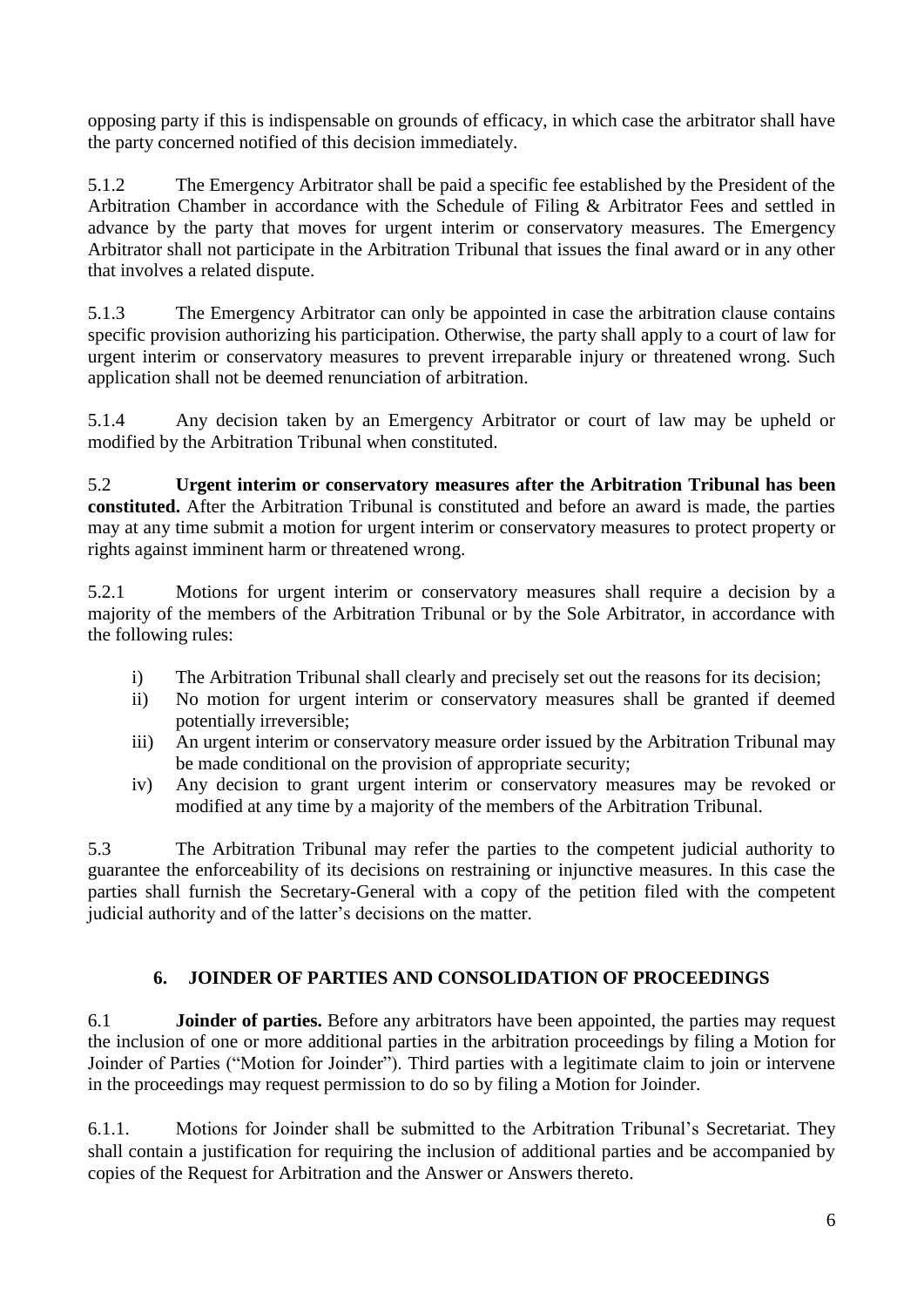6.1.2 Answers to Motions for Joinder must be filed within fifteen (15) days and shall comply with the provisions of 2.1.3 above.

6.1.3 The parties shall be directed to respond to the Answers to Motions for Joinder within ten (10) days.

6.1.4 The President of the Arbitration Chamber shall decide whether to accept a Motion for Joinder. If he accepts it, the joined party shall enter the arbitration proceedings at that point, signing an undertaking to comply with these Rules and to be bound by the arbitral award. Should any party object and if the President of the Arbitration Chamber overrides such objection, enforcing the Motion for Joinder, the Arbitration Tribunal shall review the matter and issue a final decision regarding the joinder.

6.2 **Consolidation of proceedings.** When Requests for Arbitration involve issues of fact or law in common with arbitration proceedings that are already under way and are governed by these Rules, the President of the Arbitration Chamber may direct that the proceedings be consolidated after hearing the parties and taking into consideration the circumstances and progress already achieved in the proceedings in question.

6.2.1 Consolidation of proceedings is possible only in evidence production stage of the arbitration proceeding.

6.2.2. If Arbitration Tribunals have not been set up in any of the proceedings to be consolidated, and if the parties fail to reach a consensus on the composition of the Arbitration Tribunal for the consolidated proceedings, all arbitrators shall be appointed by the President of the Arbitration Chamber.

6.2.3 If an Arbitration Tribunal has been set up in any of the proceedings to be consolidated, it shall be competent to judge all the consolidated proceedings. Because the parties to other arbitration proceedings relinquish the right to appoint arbitrators if they recognize the consolidation, the Secretary-General shall send them copies of the Terms of Reference signed by the arbitrators in the Arbitration Tribunal that has been set up. Consolidation shall be possible only if the parties to more recent proceedings agree to the composition of this Arbitration Tribunal.

6.2.4 Should the parties fail to challenge the arbitrators within five (5) days of being invited to do so, the evidence shall be heard and an award issued by the existing Arbitration Tribunal.

6.2.5 The challenges to which 6.2.4 above refers shall be judged as provided for in 3.12 above. If the challenges are denied, the cases shall be allocated to the Arbitration Tribunal that has already been constituted. If the challenges are accepted, the proceedings shall not be consolidated and the cases shall be heard separately in accordance with these Rules.

## **7. ARBITRATION AWARD**

7.1 The Arbitration Tribunal shall issue its reasoned award not more than sixty (60) days after the time limit for closing arguments. This period may be extended by thirty (30) days at the discretion of the Chair of the Arbitration Tribunal.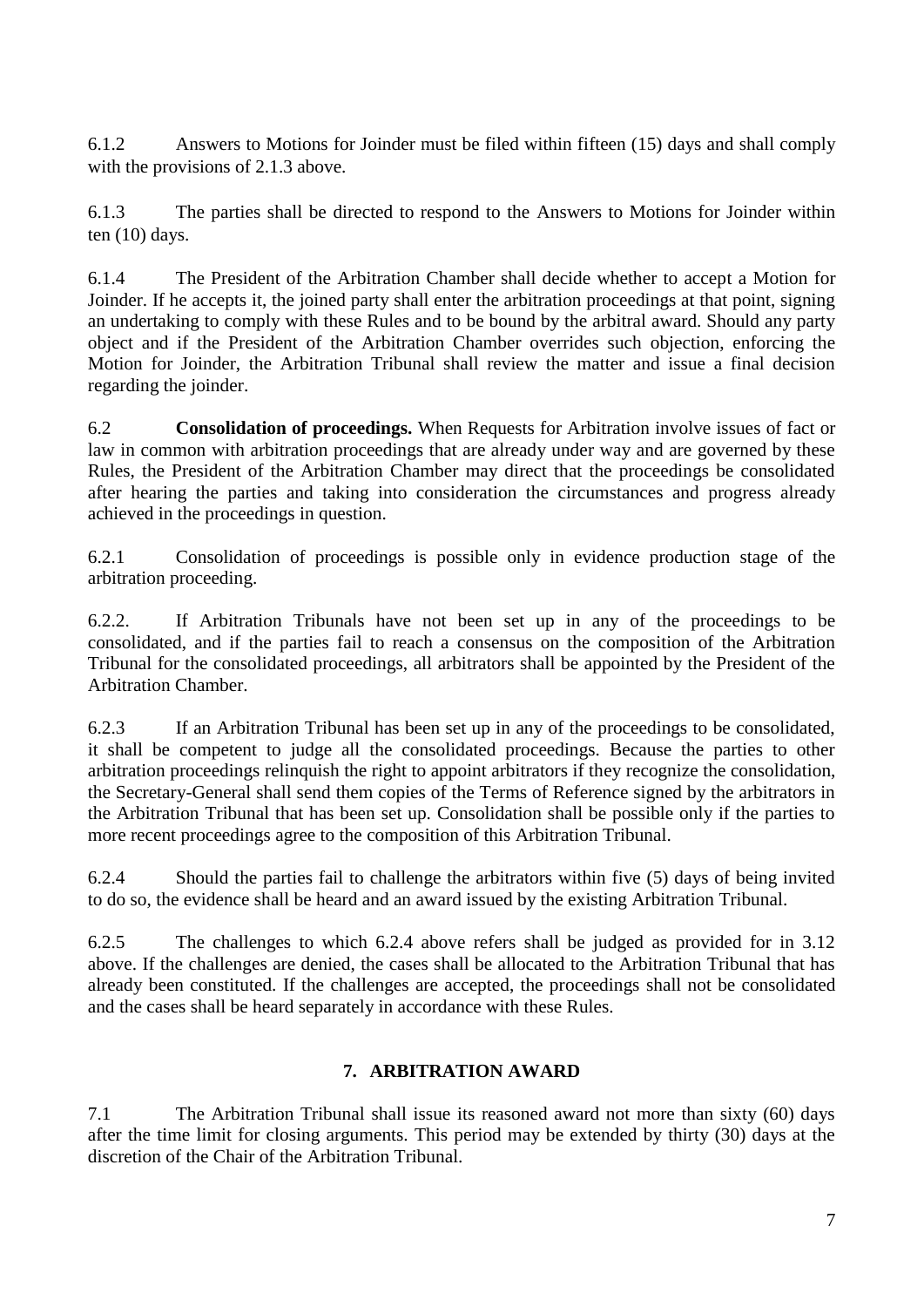7.2 The Arbitration Tribunal's decisions shall be taken by majority vote. Dissenting arbitrators shall be entitled to record a separate opinion. If no majority agreement is reached, the vote of the Chair shall prevail and the Chair shall produce the arbitration award.

7.3 The Arbitration Tribunal may issue a partial award comprising a final decision only on some of the claims involved in the proceedings. Partial awards shall comply with the same requirements as final awards.

7.4 The arbitration award shall be reduced to writing by the Chair of the Arbitration Tribunal and shall include:

- i) A report containing the names of the parties and a summary of the dispute;
- ii) The reasons for the decision, including the Tribunal's opinion on issues both of fact and of law, and stating whether the arbitrators have decided ex aequo et bono, provided they are authorized to do so by the parties;
- iii) The legal provisions on which the arbitrators base the award and according to which they have established the form and time limit for enforcement;
- iv) A decision on the method and the responsibilities of the parties for payment of the administrative costs of the Arbitration Chamber and arbitrators', experts' and attorneys' fees;
- v) The date and place of issuance of the award.

7.5 The arbitration award shall be signed by all the arbitrators. Should any arbitrator be unable or refuse to sign the award, the Chair of the Arbitration tribunal shall have such inability or refusal set down in the records.

7.6 The arbitration proceedings shall end upon issuance of the arbitration award, and the Arbitration Chamber's Secretariat shall send a copy of the award to the parties.

7.7 **Requests for Clarification.** Within fifteen (15) days of receiving a copy of the award, any party may apply to the Arbitration Tribunal:

- i) To correct a material error in the text of the award; and/or
- ii) To clarify obscurities, doubts or contradictions in the award or express an opinion on any issue that has been improperly omitted.

7.8 The Arbitration Tribunal shall hear the opposing party and reach a decision on the request within thirty (30) days. If it accepts a correction request, it shall do so in the form of an addendum to the arbitration award and notify the parties accordingly.

7.9 The arbitration award shall be final and binding on the parties in all respects, including the stipulated time limits.

7.10 From time to time the Arbitration Chamber shall publish a Summary of Arbitral Awards. Such summaries shall be grouped by the topics involved and may be taken into consideration by arbitrators as mere reference material to orient their decisions. Published awards shall omit any elements that enable the proceedings to be identified.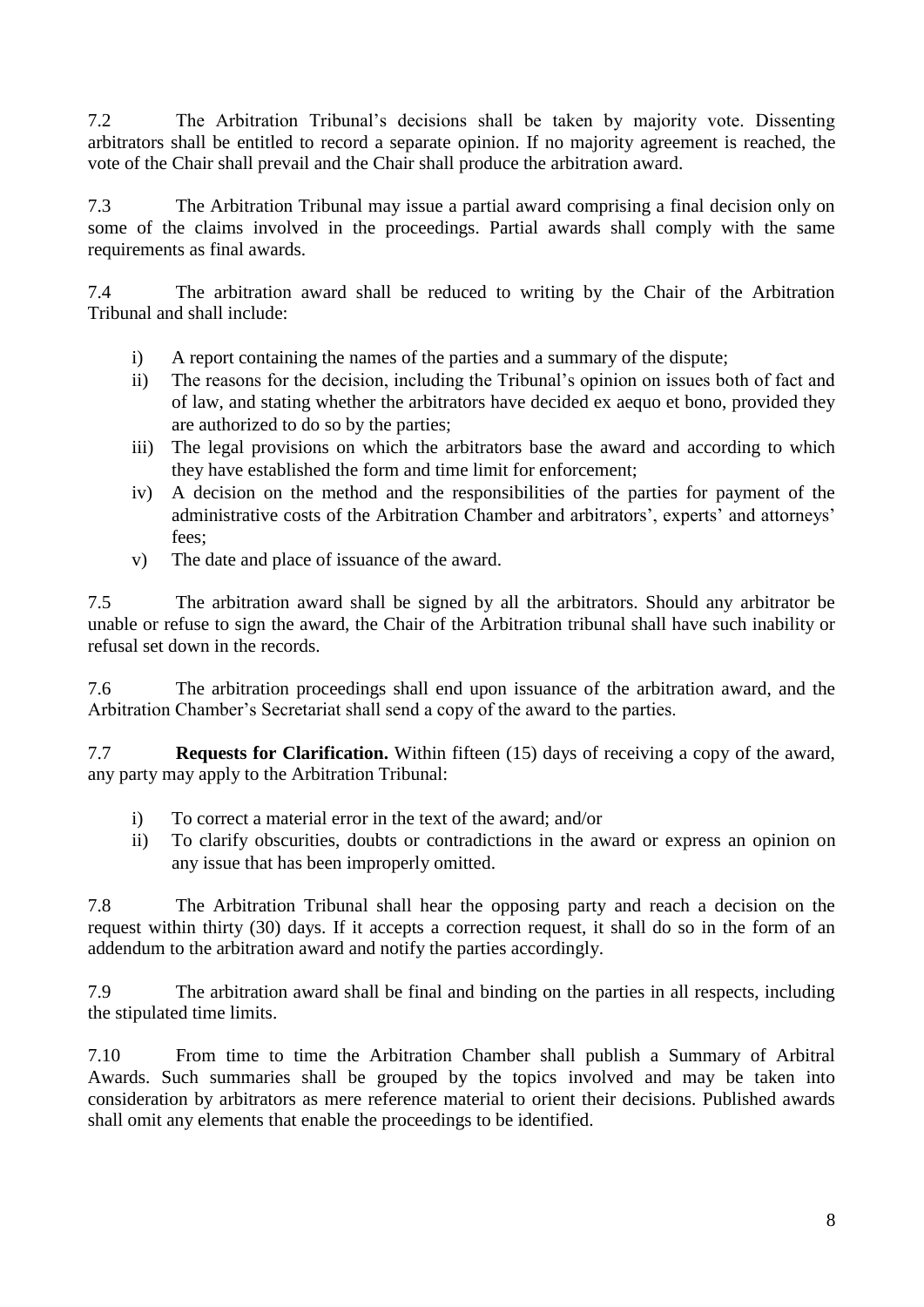#### **8. ARBITRATION COSTS AND FEES**

8.1 **Schedule of Filing & Arbitrator Fees**. The Arbitration Chamber's administrative costs shall be based on the monetary amount of the claims involved in arbitration proceedings in accordance with the Schedule of Filing & Arbitrator Fees established by the President of the Arbitration Chamber and published on its website, subject to periodic revision.

8.1.1 Each party shall pay the Arbitration Chamber's Secretariat the monthly fee stipulated by the Schedule of Filing & Arbitrator Fees for the duration of the arbitration proceedings. The Secretariat may at its sole discretion request advance payment of all or part of the estimated amount of fees due.

8.1.2 Should the monetary amount of claims increase during arbitration proceedings, the Secretariat of the Arbitration Chamber may request payment of additional costs.

8.1.3. If the proceedings do not specify monetary claims in advance of an award, administrative costs shall be charged at the minimum rate, without prejudice to later supplementation when the value of such claims is determined.

8.1.4 Should any party fail to pay costs, the Secretariat of the Arbitration Chamber may order a halt to the proceedings, which shall resume as soon as any party effects payment in lieu of another.

8.2 **Expenses.** Common expenses incurred during the arbitration proceedings in carrying out the instructions of the Arbitration Tribunal shall be borne in equal shares by the parties. The Secretariat of the Arbitration Chamber may ask them to pay a provisional advance. Expenses deriving from requests by one party shall be borne by that party.

8.2.1 The Secretariat of the Arbitration Chamber shall furnish the parties with a full statement of the uses to which the advance on expenses has been put and shall refund any amount left over at the end of the proceedings.

8.2.2 The arbitration award shall specify any expenses incurred and not yet paid, directing the parties to pay them to the Arbitration Chamber.

8.3 **Arbitrators' honoraria.** The honoraria due to the arbitrators shall be calculated on an hourly basis in accordance with the Schedule of Filing & Arbitrator Fees. Responsibility for payment shall comply with the provisions of the arbitration covenant and these Rules.

8.3.1 Before the Terms of Reference are signed, the Arbitration Chamber's Secretariat may direct the parties to pay part or all of the honoraria estimated by the arbitrators, which shall be deducted from the full amount of honoraria owed at the end of the proceedings. The Arbitration Chamber's Secretariat may require other advance payments during the course of the proceedings.

8.3.2 If any party fails to pay honoraria, the Arbitration Chamber's Secretariat may order a halt to the proceedings. Any party may effect the necessary payment in lieu of another in order to enable the proceedings to resume.

8.4 **Attorneys' fees.** The parties shall establish in the Terms of Reference the procedure for paying the fees charged by their attorneys and legal representatives or attorneys-in-fact, if any.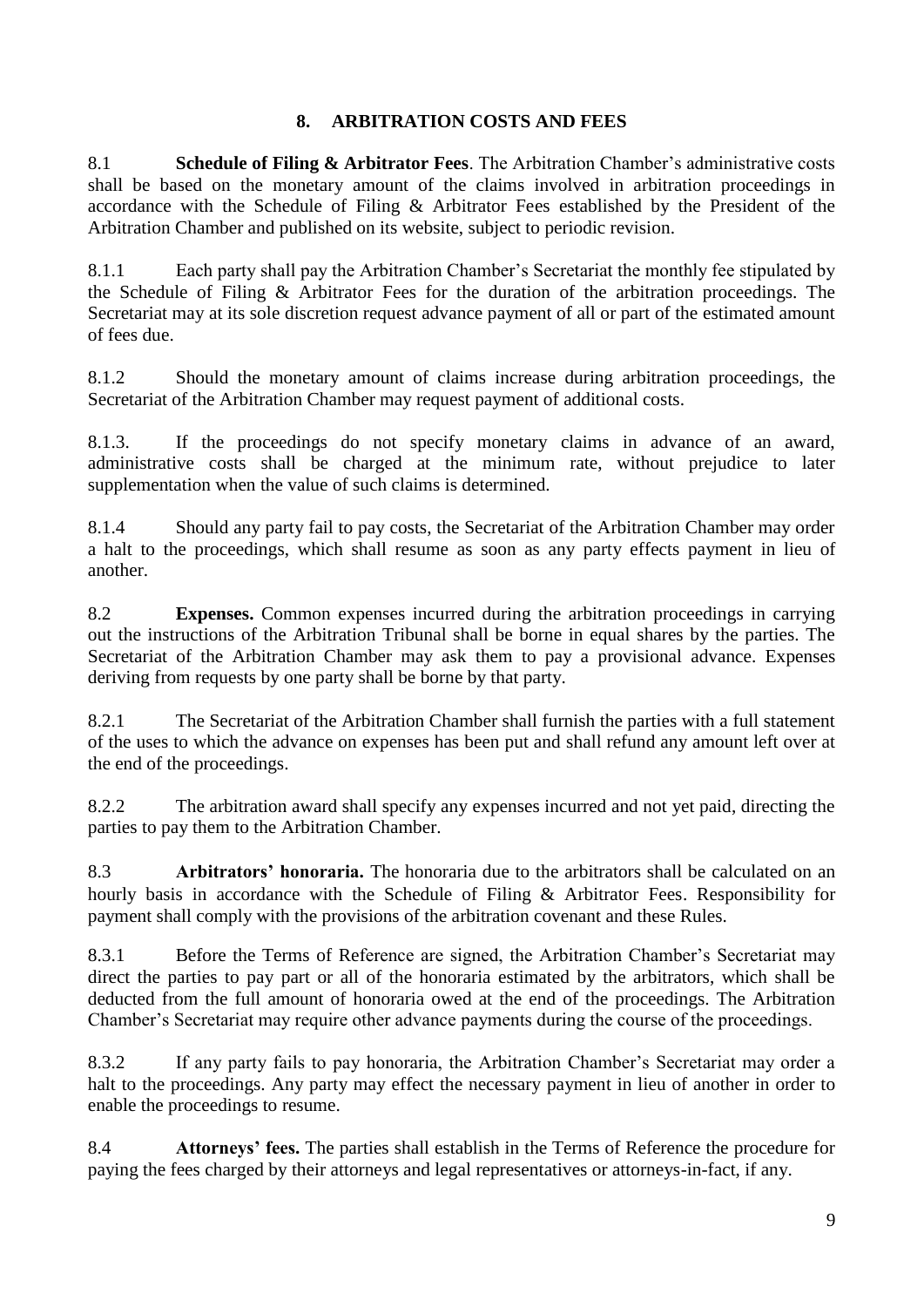8.5 **Experts' and technical assistants' fees.** The Arbitration Tribunal shall stipulate the amount and method of payment of any experts' fees, to be paid in equal shares by the parties.

8.5.1 Technical assistants shall be paid by the parties that appoint them. The Terms of Reference may determine the responsibility for payment of any experts' and technical assistants' fees, as required by the Arbitration Tribunal on issuing its award.

#### **9. GENERAL PROVISIONS**

9.1 **Confidentiality.** Arbitration proceedings are confidential and all parties, arbitrators and members of the Arbitration Chamber shall refrain from disclosing any information relating to such proceedings except in compliance with the instructions or rules of regulatory bodies and with the applicable legislation.

9.1.1 Third parties who participate in proceedings as witnesses, experts or technical assistants shall also be bound by the duty to maintain confidentiality and shall participate only to the extent required by their specific function in the proceedings.

9.1.2 Disclosure in according with the provisions of 7.10 above shall not be deemed an infringement of the confidentiality of arbitration proceedings.

9.2. **Representation of parties.** The parties may be represented by attorneys or duly constituted attorneys-in-fact.

9.3 **Communications.** All communications between the parties, the Arbitration Tribunal and other persons who participate in the proceedings shall be effected through the Arbitration Chamber in accordance with the following rules:

- i) The Secretary-General shall organize the Arbitration Chamber's communications service and be responsible for receiving all documents;
- ii) Any document submitted to the Arbitration Tribunal must be filed in a sufficient number of copies for all parties, arbitrators and the Arbitration Chamber's Secretariat to receive one copy each.

9.4 **Forms of communication.** All procedural acts shall preferably be communicated by electronic mail, but registered letter, courier, hand delivery or fax shall also be deemed valid. Correspondence too large for delivery by electronic mail shall be delivered by express mail or courier with return receipt. In this case the senders shall inform the addressees by electronic mail that the correspondence has been mailed or dispatched by courier.

9.5 **Contact details.** The parties shall keep the Arbitration Chamber constantly informed of any changes to their contact details and to those of their attorneys and legal representatives.

9.6 **Calculation of time limits**. Time limits stipulated in these Rules shall be calculated starting on the date on which the addressee receives a summons, message or notice, exclusive of the first day and inclusive of the last.

9.6.1 The time limits stipulated in these Rules may be extended if necessary, at the discretion of the Chair of the Arbitration Tribunal.